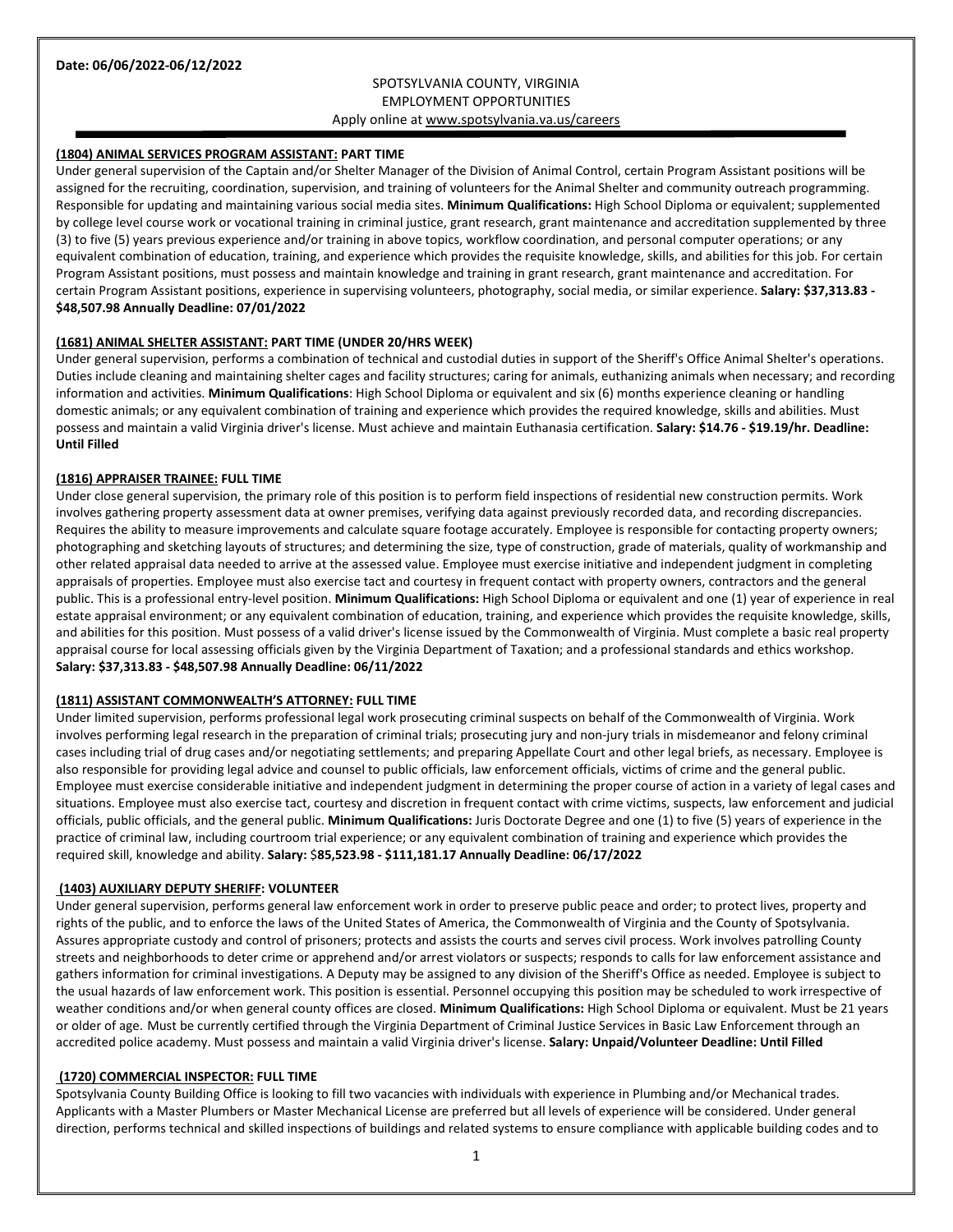ensure the health, safety, and welfare of the public. Work involves conducting inspections of residential and commercial structures, identifying hazardous conditions or structural failures, and discussing deficiencies with property owners, contractors or other individuals. Work involves enforcement of compliance with established codes governing one or more of the following areas of the building trades: building (construction and energy), mechanical, electrical and plumbing. Work also involves reviewing plans for completeness and conformance to State codes. Employee must check plans and specifications for proposed installation to ensure the codes and ordinances have been followed, but must exercise independent judgment in applying these standards to a variety of work situations. Employee is also responsible for interpreting and explaining applicable building codes and providing technical expertise and information. Employee must exercise considerable tact, courtesy and firmness in dealing with contractors, property owners and the general public. **Minimum Qualifications:** High School Diploma or equivalent; supplemented by college level course work or vocational training in general building construction, construction trades, and a variety of building inspection specialties; supplemented by three (3) years of previous experience and/or training that includes general building construction, construction trades, code enforcement/interpretation, and a variety of building inspection specialties, including plumbing inspection, mechanical inspection, framing inspection, electrical inspection; or any equivalent combination of education, training, and experience which provides the requisite knowledge, skills, and abilities for this job. Must possess and maintain a valid Virginia driver's license. Commercial Plumbing experience and a Master's Plumber's license is preferred. Must possess and maintain valid Virginia Combination One & Two-Family Dwelling Building Inspector certification, Plumbing Inspector certification, Electrical Inspector certification, and Mechanical Inspector certification. Must possess and maintain valid Residential Combination Inspector certification, or the ability to obtain within 18 months of employment. Must possess and maintain one of the following valid certifications: General Building Inspector, General Electrical, General Mechanical, or General Plumbing, or the ability to obtain within 2 years of employment. Obtain educational hours for state required inspection certifications. **Salary: \$55,129.52 - \$71,668.37 Annually Deadline: Until Filled**

#### **(1806) COMMUNICATIONS OFFICER: FULL TIME**

Under general supervision, receives and prioritizes non-emergency and E911 calls from the public for law enforcement, fire, rescue, and other emergency services. Employee dispatches emergency personnel and public safety officials to emergency situations throughout the County. Employee also receives incoming phone calls to the communications center including emergency and non-emergency calls. This position is essential. Personnel occupying this position may be scheduled to work regardless of weather conditions and/or when general County offices are closed. Salary is commensurate on knowledge, skills, abilities and years of experience based on the Public Safety Step Pay Scale. **Minimum Qualifications:** High School Diploma or equivalent, supplemented by computer keyboard training, and must have served a minimum of one (1) year as a Communications Operator and six (6) months as a released operator and/or commensurate dispatch experience with an outside E911 agency. Must possess valid certification in the following courses: Virginia Department of Criminal Justice Services (DCJS) communications Basic course and/or Emergency communications dispatch Course, Virginia Criminal Information Network/National Crime Information Center (VCIN/NCIC and CPR certification). Must have a minimum typing speed of 35 wpm. Must successfully pass a polygraph examination, background check, and drug screening. ADDITIONAL REQUIREMENTS: Must have DCJS Certification as a Communications Officer within two years. Must have ICS-200 and ICS 800 within one (1) year. Must have successfully completed all on-the-job training standards. Must obtain Emergency Medical Dispatch certification and Emergency Fire Dispatch certification. Employee must receive an "Meets Standards" rating on their previous employee evaluation at the time of application. No disciplinary action within the past twelve (12) months at the time of application. **Salary: \$40,050.81 - \$53,585.21 Annually Deadline: 06/20/2022**

#### **(1651) COMMUNICATIONS OPERATOR: FULL TIME**

Under general supervision, receives incoming phone calls to the communications center including emergency and non-emergency calls. Duties include prioritizing calls; obtaining essential information; determining proper method of handling calls; and preparing records of calls and dispatch information. Receives complaints and requests for information and assistance; provides general information and refers callers to appropriate agency or staff. This position is essential. Personnel occupying this position may be scheduled to work regardless of weather conditions and/or when general County offices are closed. Salary is commensurate on knowledge, skills, abilities and years of experience based on the Public Safety Step Pay Scale. **Minimum Qualifications:** High School Diploma or equivalent. Requires one (1) to two (2) years of experience as a receptionist in an environment with a high volume of calls and performing duties requiring typing or data entry; or any equivalent combination of training and experience which provides the required knowledge, skills and abilities. Minimum typing speed of 35 wpm. Must successfully pass a polygraph examination, background check, and drug screening. **Salary: \$34,981.93 - \$44,270.23 Annually Deadline: Until Filled**

#### **(1721) COURT DEPUTY: PART TIME**

Under general supervision, performs general Court Security related work in order to preserve peace and order within the Courthouse complex; to protect lives, property and rights of the public, and to enforce the laws of the United States of America, the Commonwealth of Virginia and the County of Spotsylvania as required. Assures appropriate custody and control of prisoners; protects the courts and serves civil process. A Court Deputy will be assigned to the Court Division of the Sheriff's Office. Employee is subject to the usual hazards of law enforcement work. This position is essential. Personnel occupying this position may be scheduled to work irrespective of weather conditions and/or when general County offices are closed. Salary is commensurate on knowledge, skills, abilities and years of experience based on the Public Safety Step Pay Scale. **Minimum Qualifications:** High School Diploma or equivalent. Must be 21 years or older of age. Must possess and maintain a valid Virginia driver's license. Must have certification for The Virginia Department of Criminal Justice Services Court / Civil Law process officer. **Salary: \$22.05 Hourly Deadline: Until Filled**

#### **(1817) DEPUTY CLERK II: FULL TIME**

Performs customer service and administrative functions in the Department. Work involves considerable data entry, assisting the general public, and preparing and maintaining files and records. Employee must exercise considerable tact and courtesy in frequent contact with taxpayers and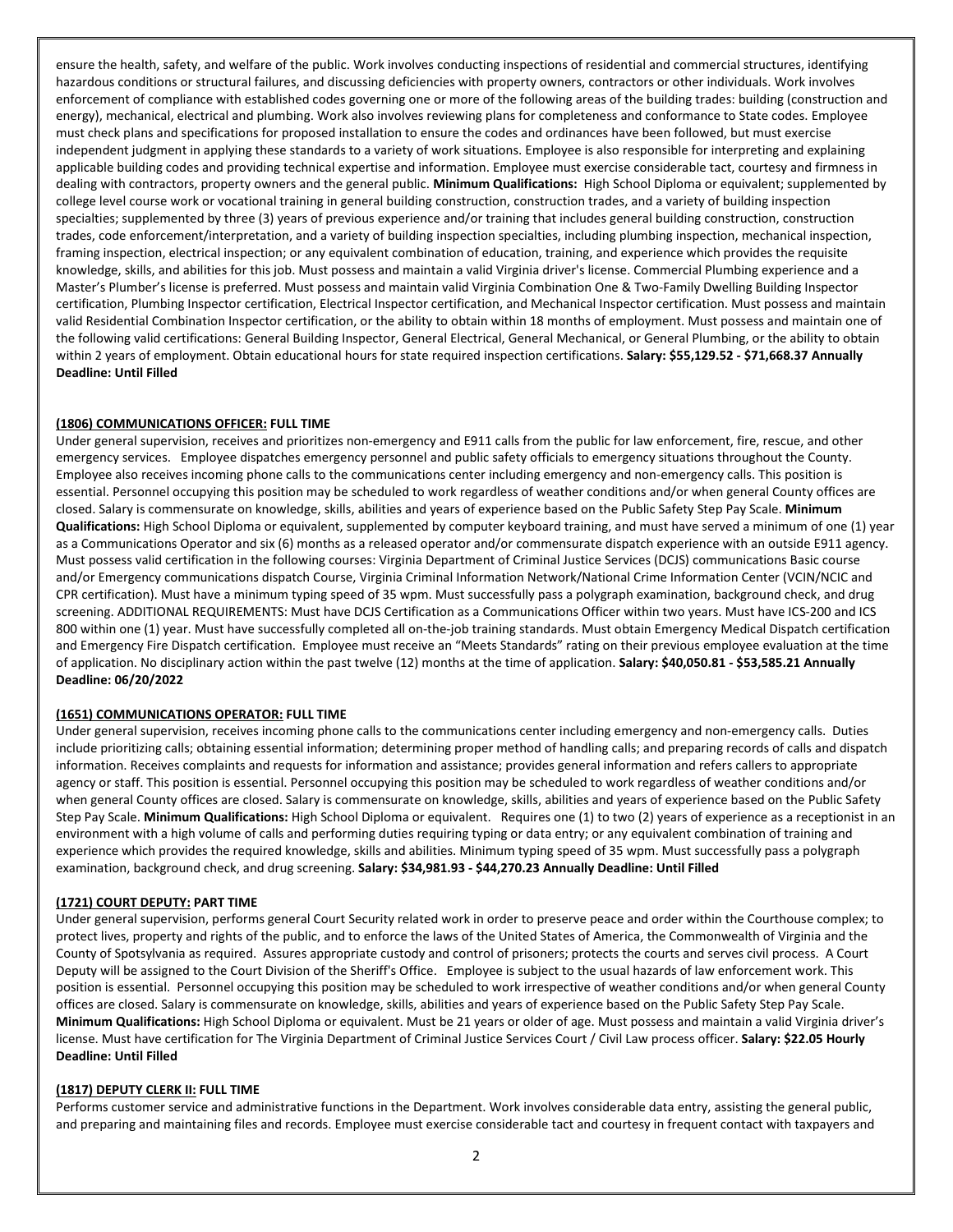the general public. Employee must also exercise some independent judgment and initiative in performing assigned tasks. **Minimum Qualifications: Circuit Court:** High School Diploma or equivalent, supplemented by business school or college level courses or training in business administration or a related field, and considerable experience in the Office of the Clerk of the Circuit Court. Requires general knowledge of the circuit court system and its operations and the ability to maintain confidentiality of information. **Salary:** \$**37,313.83 - \$48,507.98 Annually Deadline: 06/17/2022**

### **(1770) DSS IT/SECURITY SUPERVISOR: FULL TIME**

Under limited supervision, the DSS IT/Security Supervisor's role is to oversee all DSS IT/Security Officer staff and ensure that end users are receiving the appropriate assistance. This includes the responsibility of managing all procedures related to identification, prioritization and resolution of incidents, including the monitoring, tracking and coordination of Service Desk functions. The DSS IT/Security Supervisor is also responsible for planning, designing, and analyzing the organization's service desk according to best practices, while ensuring high levels of customer service quality and availability. This individual will develop, implement, and oversee policies and procedures to ensure consistent service levels and quick resolutions. The DSS IT/Security Supervisor is also responsible for staffing capacity planning, service process design, performance analysis, and developing proactive resolution plans. They will also contribute to escalated problem resolution by giving in-person, hands-on support to end users when necessary. The DSS IT Security Supervisor is also responsible for performing Application Life Cycle Management, which includes IT/Security related project management including the implementation of vender-supplied applications from the planning and implementation phases and ongoing in operation application support using standard project management techniques; develops, executes, and supports the complete application life cycle. Works with all areas of Information Services and Security, to include audits; as well as department management and vendors. This position is essential. Personnel occupying this position may be scheduled to work regardless of weather conditions and/or when general County offices are closed. **Minimum Qualifications:** Associate Degree in Computer Science, or a related field, and five (5) years or more of relevant IT experience; or any equivalent combination of training, industry certifications and experience which provides the required skills, knowledge and abilities. Possession of a valid driver's license issued by the Commonwealth of Virginia. Certifications including the following: A+, Microsoft Technology Associate, ITIL Foundation, ITIL Intermediate, ITIL Experts, MS Active Directory, Networking Basics, MSCE- Desktop Infrastructure, CCNA. Project Management Training is required. **Salary: \$55,129.52 - \$80,000.00 Annually Deadline: Until Filled**

### **(1809) ENVIRONMENTAL PLAN REVIEWER I: FULL TIME**

Under general supervision, performs technical work within the Environmental Codes Division to ensure compliance with applicable design standards, codes, and regulations that relate to Erosion and Sediment Control, Stormwater Management, and the Chesapeake Bay Preservation Act. Employee must provide status updates and plan review information to contractors, architects, engineers, and the general public; must be able to communicate with tact, courtesy, and professionalism. Employee must be willing to take the initiative and practice independent judgement while performing their daily job duties. **Minimum Qualifications:** Associates Degree in Civil or Environmental Engineering, Biology, or a related field; supplemented by one (1) to two (2) years of experience in environmental plan review or any equivalent combination of training and experience which provides the required knowledge, skill, and abilities. Must possess and maintain a valid Commonwealth of Virginia driver's license. Must possess or have the ability to obtain within one (1) year of hire and maintain valid certifications from Virginia DEQ for Plan Reviewer in Erosion and Sediment Control, and Stormwater Management. **Salary: \$45,355.19 - \$58,961.75 Annually Deadline: Until Filled**

## **(1803) ENVIRONMENTAL SPECIALIST I: FULL TIME (INTERNAL)**

Under general supervision, performs technical work assisting and reviewing site improvements for the Code Compliance Department. Work involves providing field assistance, reviewing site development plans, best management practices, and water dependent facility plans for compliance with County regulations that relate to Chesapeake Bay flood plains, erosion control, storm water management and performing followup inspections. Work also involves verifying and determining resource protection areas. Employee is also responsible for making determinations on water dependent proposals, Chesapeake Bay Preservation Act, stormwater management, and erosion and sediment control issues. Employee must exercise considerable initiative and independent judgment in performing duties. Employee must also exercise tact, courtesy, firmness and professionalism in contact with the general public and contractors. **Minimum Qualifications:** Associates Degree in Civil or Environmental Engineering, Landscape Architecture, Biology, or a related field, and one (1) to two (2) years of experience with wetlands, stormwater management, CBPA issues, erosion and sediment control, or any equivalent combination of training and experience which provides the required skills, knowledge and abilities. Must possess a valid driver's license issued by the Commonwealth of Virginia. Virginia ESC and/or SWM Plan Reviewer or Inspector Certification preferred or have work related experience. Must have or be able to obtain dual plan reviewer and inspector certifications for stormwater management and erosion and sediment control within 18 months. **Salary: \$47,622.95 - \$61,909.84 Annually Deadline: 06/04/2022**

# **(1807) FAMILY SERVICE WORKER III – CPS: FULL TIME**

Under limited supervision, performs social work and case management in the provision of social services for individuals in need of assistance. Employee is responsible for investigating allegations of abuse or exploitation of elderly/disabled adults, investigating cases of suspected child abuse/neglect with lead role responsibilities in cases involving criminal abuse/neglect or sexual abuse, assisting clients in achieving self-sufficiency, or implementing activities associated with other social services. Work involves performing case management, providing crisis intervention and/or counseling, assessing client needs, coordinating provision of needed services, and maintaining case records. Work may regularly involve two or more program areas. This position is essential. Personnel occupying this position may be scheduled to work regardless of weather conditions and/or when general County offices are closed. If chosen for this position, the employee will be required to be part of an on-call rotation that includes evenings, weekends, overnight visits, and holiday hours that may require immediate response into the field. **Minimum Qualifications:** Bachelor's Degree in Social Services, Sociology, Human Services, Psychology, or closely related field and a minimum of three (3) years of appropriate and related experience in a Human Services area to include relevant, direct experience in two (2) or more service areas of social services work; or any equivalent combination of education, training, and experience which provides the requisite knowledge, skills, and abilities for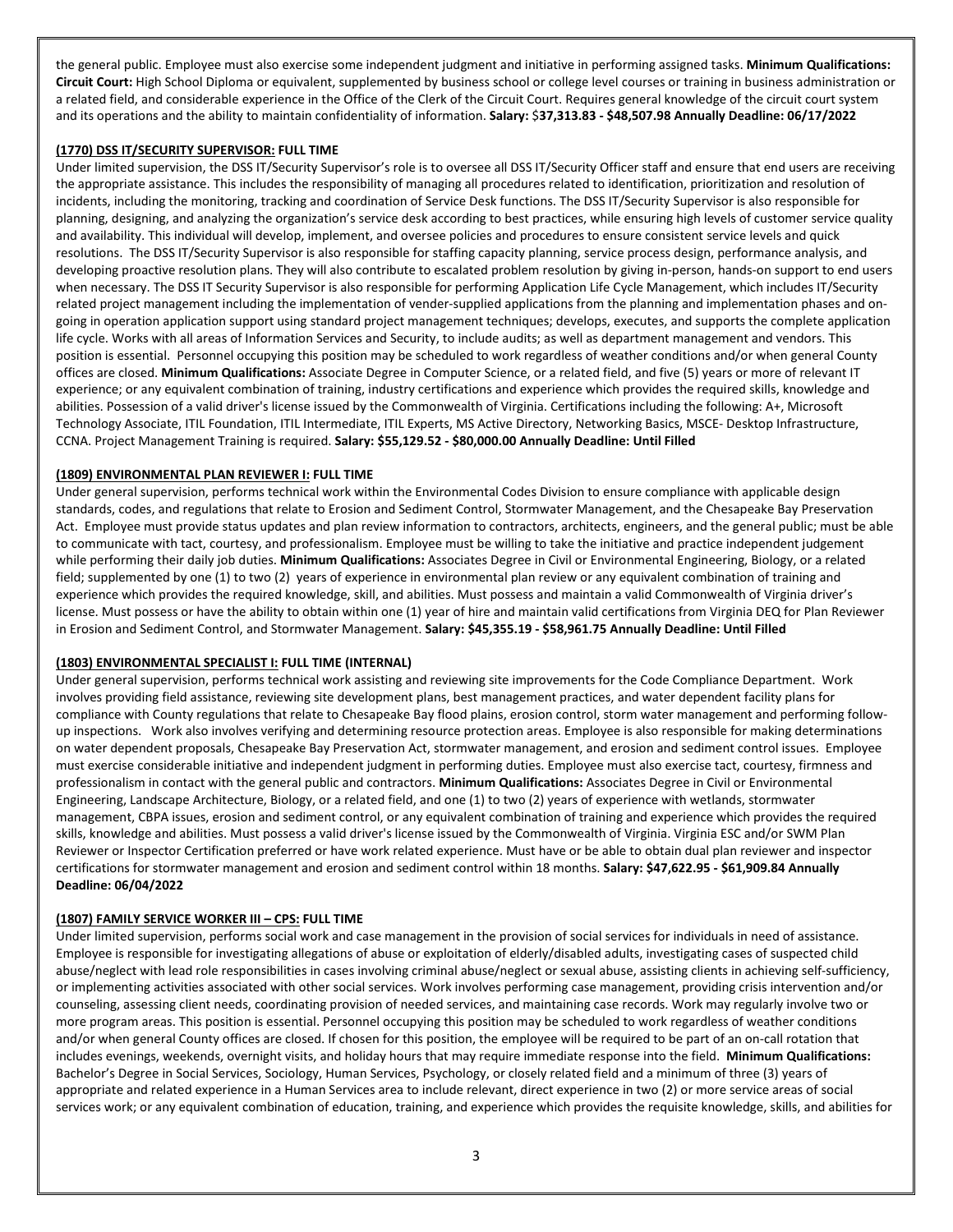this job. A Master's degree in a related field may be substituted for one year of the required experience. Must possess and maintain a valid Virginia driver's license. **Salary: \$57,885.99 - \$75,251.79 Annually Deadline: 06/02/2022**

## **(1778) FARMER'S MARKET ASSISTANT MANAGER: PART TIME (UNDER 20/HRS. WEEK)**

Under limited supervision, employee is primarily responsible for supporting the management of the Spotsylvania County Farmers' Market (SCFM) at assigned locations. Responsibilities include efficiently and effectively operating the market, coordinating SCFM social media presence, and maintaining vendor and customer relations. **Minimum Qualifications:** High School Diploma or equivalent with a background in customer service and good written and verbal communication skills; basic computer skills with Microsoft Office software (Word, Excel, Power Point) and basic accounting abilities are required; or any equivalent combination of education, training, and experience which provides the requisite knowledge, skills, and abilities for this job. Experience with social media is preferred. Experience with Farmers' Markets is preferred. **Salary: \$12.85 Hourly Deadline: 06/27/2022**

## **(1672) FINANCIAL SYSTEM ANALYST: FULL TIME**

The Financial System Analyst is responsible for assisting and providing backup support to the Financial Systems Administrator in the technical and administrative oversight of the County's Financial Management System. Work involves supporting the technical design, development and maintenance of the System, including conversions, interfaces, upgrades and enhancements; training and associated administrative work in the development of standards, procedures, policies, and structures. Work is performed under the general direction of the Financial System Administrator. **Minimum Qualifications:** Any combination of education and experience equivalent to an Associate's degree in Finance, Accounting, Business Administration, Information Systems/Technology or related field; dual finance and IT education a plus. Experience in a programing language preferred; VBScript experience a plus. Understanding of basic database structure. Experience in report writing software to include database development, report creation and system maintenance; IBM Cognos Analytics 11 experience a plus. Advanced Microsoft Excel experience preferred; SQL Server Management Studio(SSMS) experience a plus. Experience creating functional and technical documentation. Must possess a valid driver's license. **Salary: \$60,780.29 - \$79,014.38 Deadline: Until Filled**

### **(1677) GATE ATTENDANT: PART TIME**

Under general supervision, performs a variety of tasks in support of the Public Works Department. Work involves monitoring the recycling and disposal of residential waste, along with maintenance of buildings. Employee is also responsible for ensuring that users comply with the rules and regulations of the facility set forth by the Operations Manager. **Minimum Qualifications:** Some experience performing custodial related work or any equivalent combination of training and experience which provides the required knowledge, skills and abilities. **Salary: \$12.00 - \$15.03/hr. Deadline: Until Filled**

### **(1797) GIS TECHNICIAN: FULL TIME**

Under general supervision, the purpose of the position is to maintain and update maps, records and associated data for the County GIS System. Employees in this classification perform administrative and technical support work. Duties also include assisting with special GIS projects. Performs related work as directed. This position is essential. Personnel occupying this position may be scheduled to work regardless of weather condition and/ or when general county offices are closed. **Minimum Qualifications:** Associate's Degree with course work emphasis in Geography or Computer Applications; supplemented by three (3) to five (5) years previous experience and/or training in data entry, CAD and GIS, and mapping; or an equivalent combination of education, training, and experience. **Salary: \$41,138.50 - \$53,480.04 Annually Deadline: Until Filled**

### **(1743) HEAVY EQUIPMENT MECHANIC/WELDER: FULL TIME**

Under general supervision, establishes and maintains a program for preventive maintenance, repair, or rebuild of department vehicles, and heavy equipment while minimizing costs and downtime. Work involves inspecting trucks/equipment, diagnosing mechanical problems and identifying extent of damage, recommending repair or replacement of equipment, performing automotive/mechanical repair/maintenance work, rebuilding components, performing welding/fabrication work, and driving/operating trucks and heavy equipment. Employee is also responsible for monitoring costs associated with repair/maintenance work, maintaining inventory of parts, and maintaining maintenance records. This position is essential. Personnel occupying this position may be scheduled to work irrespective of weather conditions and/or when general county offices are closed. **Minimum Qualifications:** Vocational/Technical degree with training emphasis in mechanics, automotive/mechanical repair/maintenance, welding, and heavy equipment operation; supplemented by a minimum of three (3) years of previous experience as a supervisory mechanic on heavy equipment and trucks, and/or training that includes mechanics or automotive/mechanical maintenance, automotive/mechanical diagnostics, rebuilding of automotive/mechanical systems, welding/fabrication, and heavy equipment operation; or any equivalent combination of education, training, and experience which provides the requisite knowledge, skills, and abilities for this job. Must possess and maintain at minimum a valid Virginia Commercial Driver's License (CDL) Class B including appropriate endorsement(s). ASE Certification as a Master Medium/Heavy Vehicle Technician is preferred. ASE Certification in Refrigerant Recovery is also preferred. **Salary: \$45,355.19 - \$72,568.31 Annually Deadline: Until Filled**

#### **(1810) INFORMATION SECURITY OFFICER: FULL TIME**

Under minimal supervision, and at the direction of the Chief Information Officer (CIO), the Information Security Officer's role is to provide vision and leadership for developing and supporting technical security initiatives. The Information Security Officer will direct the planning and implementation of enterprise IT system, business operation, and facility defenses against security breaches and vulnerability issues. This individual is also responsible for auditing existing systems, while directing the administration of security policies, activities, and standards. This position is essential. Personnel occupying this position may be scheduled to work regardless of weather conditions and/or when general county offices are closed. **Minimum Qualifications:** Bachelor's Degree in Computer Science, Information Systems, Computer Programming, Business Administration, MIS (Management Information Systems) or closely related field; supplemented by a minimum of ten (10) years of previous experience and/or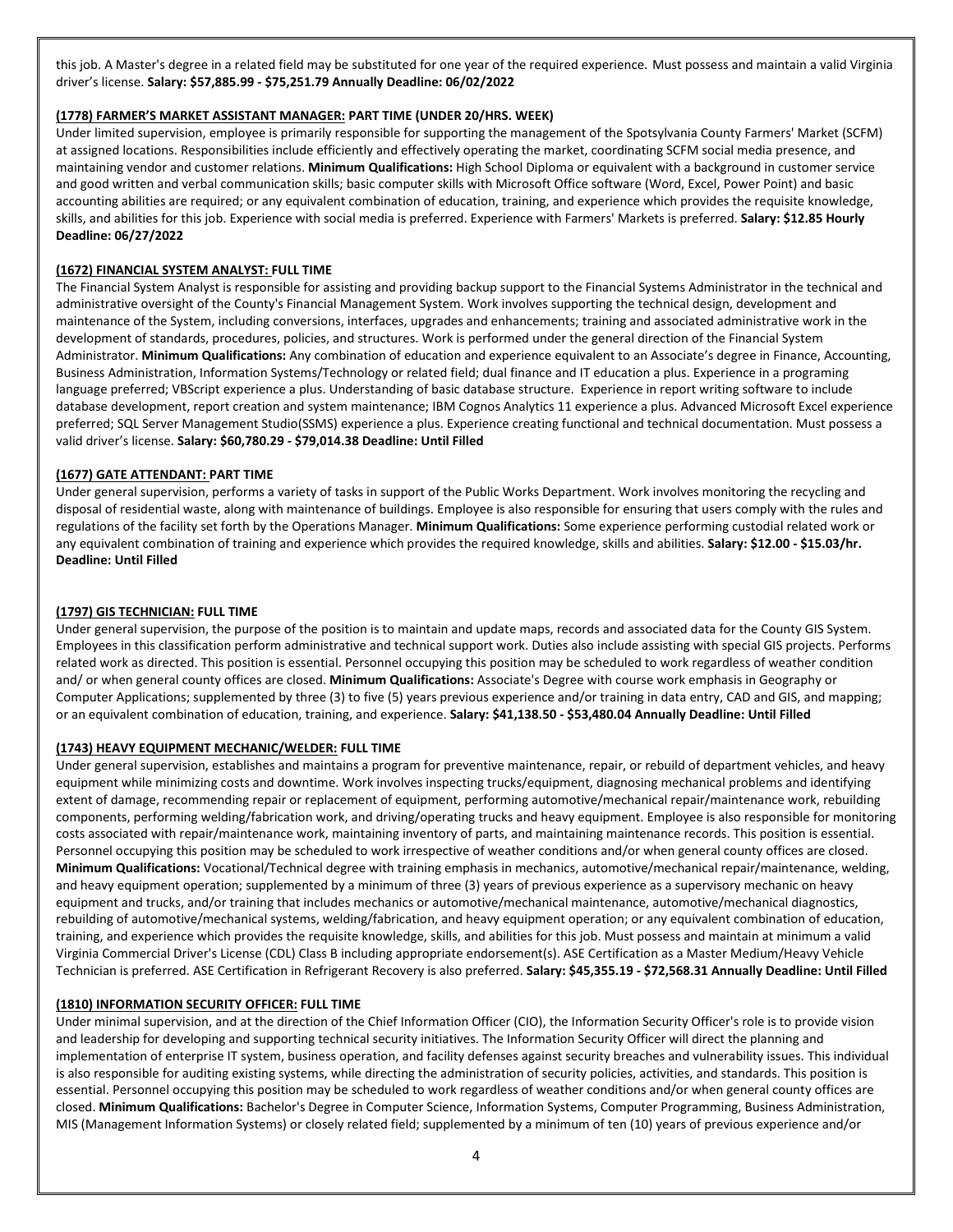training that includes Information Security, Network Management, Program Management, computer programming, software configuration, computer application development, data analysis and design, and computer operations/maintenance; or any equivalent combination of education, training, and experience which provides the requisite knowledge, skills, and abilities for this job. Certified Information Systems Security Professional (CISSP) is required and the candidate will have one year from the date of hire to complete the certification. Other certifications but not limited to the following would be preferred but not required: CISM- Certified Information Security Manager SSCP - Systems Security Certified Practitioner CISA- Certified Information Systems Auditor CompTIA Security+ certification CWSP- Certified Wireless Security Professional. **Salary: \$77,572.77 - \$100,844.60 Annually Deadline: Until Filled**

### **(1784) IT SUPPORT SPECIALIST I: FULL TIME**

Under limited supervision, IT Support Specialist 1 (ITSS1) performs technical work for the Information Services Department. Under general supervision, an ITSS1 provides technical support to customers ensuring proper setup and maintenance of the County's Information Technology (IT) resources including: hardware, software applications and data storage. An ITSS1 troubleshoots and provides first-line diagnosis for all IT platforms. ITSS1's works primarily as a service desk team member. From the Service Desk, they resolve the County Staff's technology related issues over the phone, by remote entry into their computer or in person as required. ITSS1's perform related work as required. As a regular duty, ITSS1's provide technical services and assistance to information system users. Work involves operating the County's computer systems, printing, performing backups, responding to system messages, implementing technology solutions, requesting quotes from vendors and creating purchase orders. Work also involves assisting users in the operation of personal computers, communications devices and the County's computer system. An ITSS1 is also responsible for installing computer hardware, applications and related software, peripheral equipment and computer options, performs minor repairs to printers and sets up cellular devices. Employee must exercise tact and courtesy in frequent contact with system users, employ initiative and use judgment in completing tasks. ITSS1's are assigned to the Information Services Operations Section. ITSS1's report to the IT- Service Desk Supervisor. This position is essential. Personnel occupying this position may be scheduled to work regardless of weather conditions or other occasions when general county offices are closed. **Minimum Qualifications:** College or Technical School coursework in Computer Science, or a related field. At least 1 to 3 years of personal computer and computer systems experience. Possession of a valid driver's license. Participation as a team member on projects requiring the delivery of services and equipment. Desired Certifications include A+, ITIL Foundation, Microsoft Technology Associate, Microsoft Active Directory. **Salary: \$37,313.83 - \$48,507.98 Annually Deadline: 06/04/2022**

#### **(1640) LABORER: PART TIME**

Under general supervision, performs semi-skilled labor for operations of the Utilities Public/Works Department and Parks and Recreation. Work involves litter pickup, general landscape duties, operating light machinery and using hand tools, etc. Employee must exercise some independent judgment and initiative in ensuring proper completion of assigned tasks. **Minimum Qualifications:** High School Diploma or equivalent is preferred but not required. Possession of a valid driver's license issued by the Commonwealth of Virginia is preferred. Employee must be able to read and communicate verbally. Employee in this position is required to wear safety shoes and uniform provided by the County. Pre-employment drug test will be required. May be required to work weekends, holidays, and during inclement weather. **Salary: \$11.01 - \$14.32/hr. Deadline: Until Filled**

#### **(1734) LIFEGUARD: SEASONAL**

Under general supervision, responsibility is to guard the swimming pool to save lives and prevent accidents. Also responsible for the maintenance and cleaning of the pool and its surroundings. Reports to Special Events Coordinator. **Minimum Qualifications:** Extensive experience in pool operations and equipment; experience and training which provides the required knowledge, skills, and abilities. Must be 15 years of age or older. Certification in American Red Cross or YMCA Lifeguard Training, CPR/PR, and First Aid. Maintains current Lifeguard, CPR, and First Aid certifications. **Salary: \$13.00 Hourly Deadline: Until Filled**

#### **(1759) MAINTENANCE WORKER – CUSTODIAL: PART TIME**

Under limited supervision, performs a variety of custodial duties in the care and maintenance of County buildings, grounds and facilities. Work may involve routine custodial functions such as sweeping, mopping, washing walls and fixtures, etc., and performing physically strenuous activities such as mowing, pruning trees, moving furniture, minor equipment repair, heavy floor stripping, and operating waxing and buffing equipment. Duties fluctuate slightly within the job title according to assignment and specific needs of area of assignment. Employee must exercise some independent judgment in completion of assigned tasks. Personnel occupying this position may be scheduled to work irrespective of weather conditions and/or when general County offices are closed. **Minimum Qualifications:** High School Diploma or equivalent and one (1) to two (2) years of experience in labor-intensive maintenance work; or any combination of training and experience which provides the required skills, knowledge and abilities. Must possess a valid driver's license issued by the Commonwealth of Virginia. Employees in this position are required to wear safety shoes for some departments. **Salary: \$14.06 - \$18.27 Hourly Annually Deadline: Until Filled**

#### **(1787) MAINTENANCE TECHNICIAN I – FACILITIES: FULL TIME**

Under general supervision, performs lead worker, skilled work in the maintenance and repair of County facilities. Work involves applying drywall, painting, cement work, moving furniture and equipment maintenance and repair. Employee is also responsible for maintaining inventory records. Employee must exercise independent judgment in completing assigned tasks. This position is essential. Personnel occupying this position may be scheduled to work irrespective of weather conditions and/or when general county offices are closed. **Minimum Qualifications:** High School Diploma or equivalent, and two (2) to three (3) years of experience in maintenance work; or any equivalent combination of training and experience which provides the required skills, knowledge and abilities. Must possess a valid driver's license issued by the Commonwealth of Virginia. Valid Adult CPR/AED Certification, First Aid Certification. Must complete FEMA ICS 100 and 700 level courses (or proof of completed courses). Employee in position is required to wear safety shoes. **Salary: \$32,233.09 - \$41,903.01 Annually Deadline: Until Filled**

#### **(1717) PARK ATTENDANT: SEASONAL**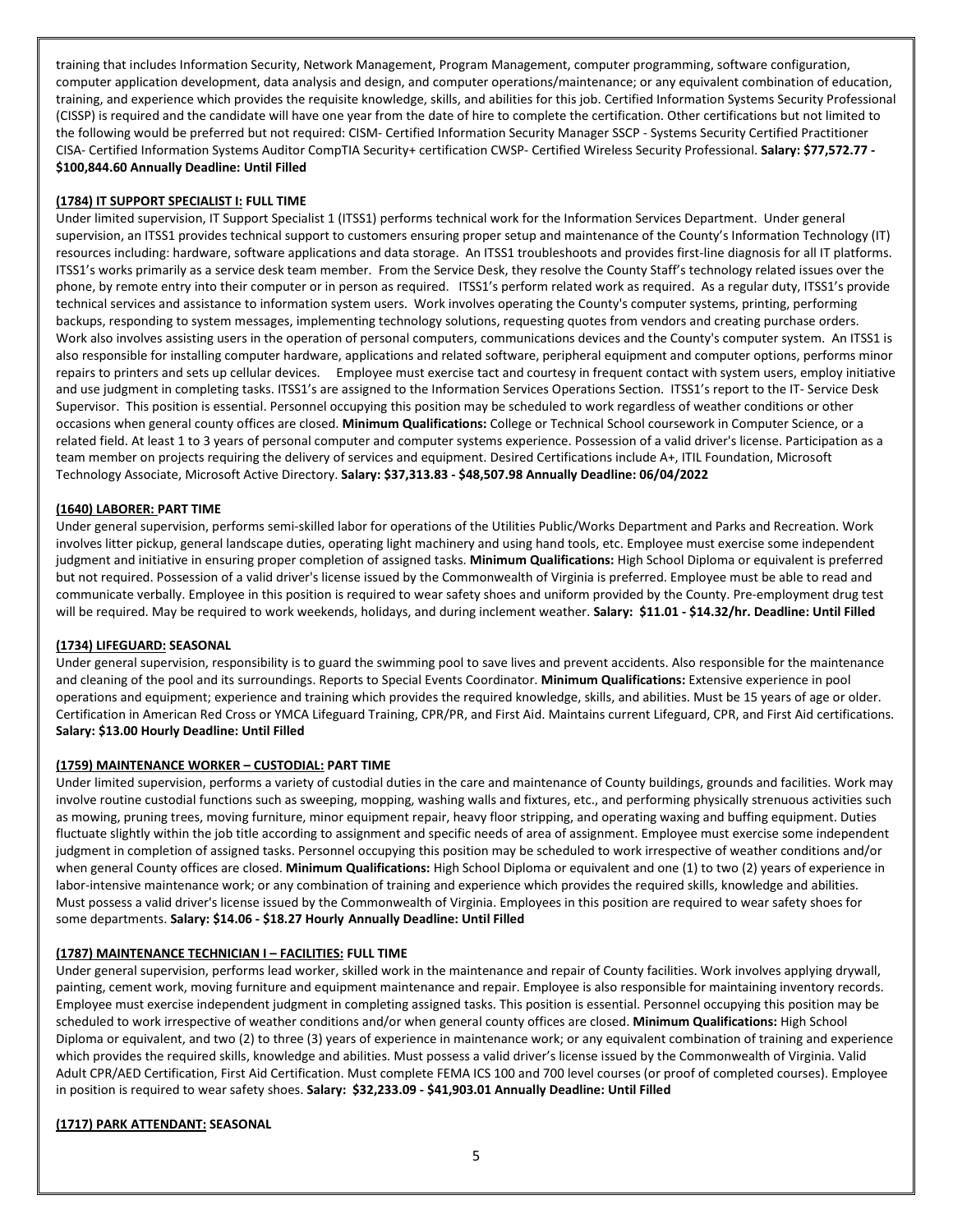Under general supervision, performs semi-skilled and unskilled work in the maintenance and construction needs of the County Parks and Recreation Department. Work involves performing a variety of labor-intense tasks such as maintaining parks and athletic fields and repairing equipment and recreational facilities. **Minimum Qualifications:** Some experience in grounds maintenance required. Possession of valid driver's license issued by the Commonwealth of Virginia. **Salary: \$12.50 Hourly Deadline: Until Filled**

## **(1718) PARK LABORER: SEASONAL PART-TIME**

Under general supervision, performs semi-skilled labor for operations of the Parks & Recreation Department. Work involves litter pickup, general landscape duties, operating light machinery and using hand tools, etc. Employee must exercise some independent judgment and initiative in ensuring proper completion of assigned tasks. **Minimum Qualifications:** High School Diploma or equivalent is preferred but not required. Possession of a valid driver's license issued by the Commonwealth of Virginia is preferred. Employee must be able to read and communicate verbally. Employee in this position is required to wear safety shoes and uniform provided by the County. Pre-employment drug test will be required (Utilities and Public Works only). May be required to work weekends, holidays, and during inclement weather. **Salary: \$15.00 Hourly Deadline: Until Filled**

### **(1745) PLANNER I: FULL TIME**

Under general supervision, performs professional planning and land development review work for the County's Planning Department. Reviews special use, subdivision and other development proposals to ensure compliance with County codes and the Comprehensive Plan. Assists in updates to the Comprehensive Plan and its implementation. Serves as a team member in work teams engaged in planning projects and or plan reviews. Reviews and analyzes land development requests; interprets and applies relevant ordinances, standards, Code, plans and policies; and presents findings and recommendations to the Planning Commission and the Board of Supervisors. Reports to the Director of Planning, Assistant Director of Planning or Planning Manager. **Minimum Qualifications:** Bachelor's Degree in Urban Planning, or a closely related field and a minimum of one (1) year of professional level planning experience; or any equivalent combination of training and experience which provides the required knowledge, skills and abilities. **Salary: \$50,004.10 - \$65,005.33 Annually Deadline: Until Filled**

### **(1814) PUBLIC WORKS FOREMAN: FULL TIME**

Under general supervision, coordinates and supervises activities involving solid waste disposal, refuse collection operations, landfill operations, mulching operations, and general public works facility maintenance operations. Work involves coordination and scheduling of staffing to support assigned operations, maintaining inventory, performing field work, and performing administrative tasks. This position is a working foreman position as the foreman is expected to be directly involved in the work assigned and will rotate on schedules as determined by their supervisor. Reports to the Landfill Manager or Operations Manager. **Minimum Qualifications:** Vocational/Technical degree with training emphasis in solid waste collection, mulching operations, and heavy equipment operation; supplemented by three (3) years previous experience and/or training that includes solid waste collection/transport, landfill operations, processing of solid waste or recyclable materials, mulching operations, heavy equipment operation, and supervision; or any equivalent combination of education, training, and experience, which provides the requisite knowledge, skills, and abilities for this job. **Salary: \$50,004.10 - \$65,005.33 Annually Deadline: Until Filled**

#### **(1719) RESERVOIR ATTENDANT: SEASONAL**

Under general supervision responsible for boat rental service, bank fishing program, park maintenance and the enforcement of rules and regulations. This is labor-related work. **Minimum Qualifications:** High School Diploma or equivalent combination of experience and training which provides the required skills, knowledge, and abilities. **Salary: \$13.50 Hourly Deadline: Until Filled**

# **(1808) REVENUE RECOVERY TECHNICIAN: FULL TIME**

Under general supervision, performs a variety of clerical, technical, and administrative support for the Department of Fire, Rescue, and Emergency Management. Work involves answering telephones, providing stellar customer service, performing data entry, typing a variety of documents, and maintaining confidential records and files such as training records, revenue recovery reports, etc. Works independently and prioritizes tasks. Employee must exercise independent judgment, discretion, and initiative in completing assignments and handling public contact situations requiring considerable tact and knowledge of County policies, procedures, and programs. **Minimum Qualifications:** High School Diploma / GED with one (1) to two (2) years of experience in clerical and administrative work, and two (2) to three (3) years of experience and/or training in personal computer operations and customer service, or any equivalent combination of training and experience which provides the required knowledge, skills, and abilities. Must complete HIPAA and NIMS training, as required, after hire. Must hold and maintain CPR certification. **Salary: \$37,313.83 - \$48,507.98 Annually Deadline: 06/12/2022**

#### **(1733) SCALE TECHNICIAN: PART TIME**

Under general supervision, performs a variety of customer service tasks assisting customers of the Livingston Landfill and Livingston's Blend Compost Facility. Position requires computer skills to operate a computer based truck scale system which involves weighing of inbound and outbound vehicles. Employee is responsible for making and processing accurate tickets for billing purposes and processing of credit card transactions for all customers of the Landfill and Composting Facilities. In addition, the employee shall monitor the capacity of the containers, assist residents with the disposal of refuse and recyclable material and communicate with drivers as to when the containers need to be dumped. Employee is also responsible for ensuring that all users comply with the rules and regulations of the facility set forth by the Landfill Manager, ensuring that the materials brought to the site are free from contaminants and disposed of in the proper container, and ensuring users of the facility are residential or commercial customers within Spotsylvania County. Employee shall also be proficient with utilizing two-way radio communications to maintain radio contact with Landfill Staff and inform them of all loads leaving the scale facility heading to the work areas of the overall facility. In this position you will report to the Administrative Support Supervisor. **Minimum Qualifications**: Six (6) months of experience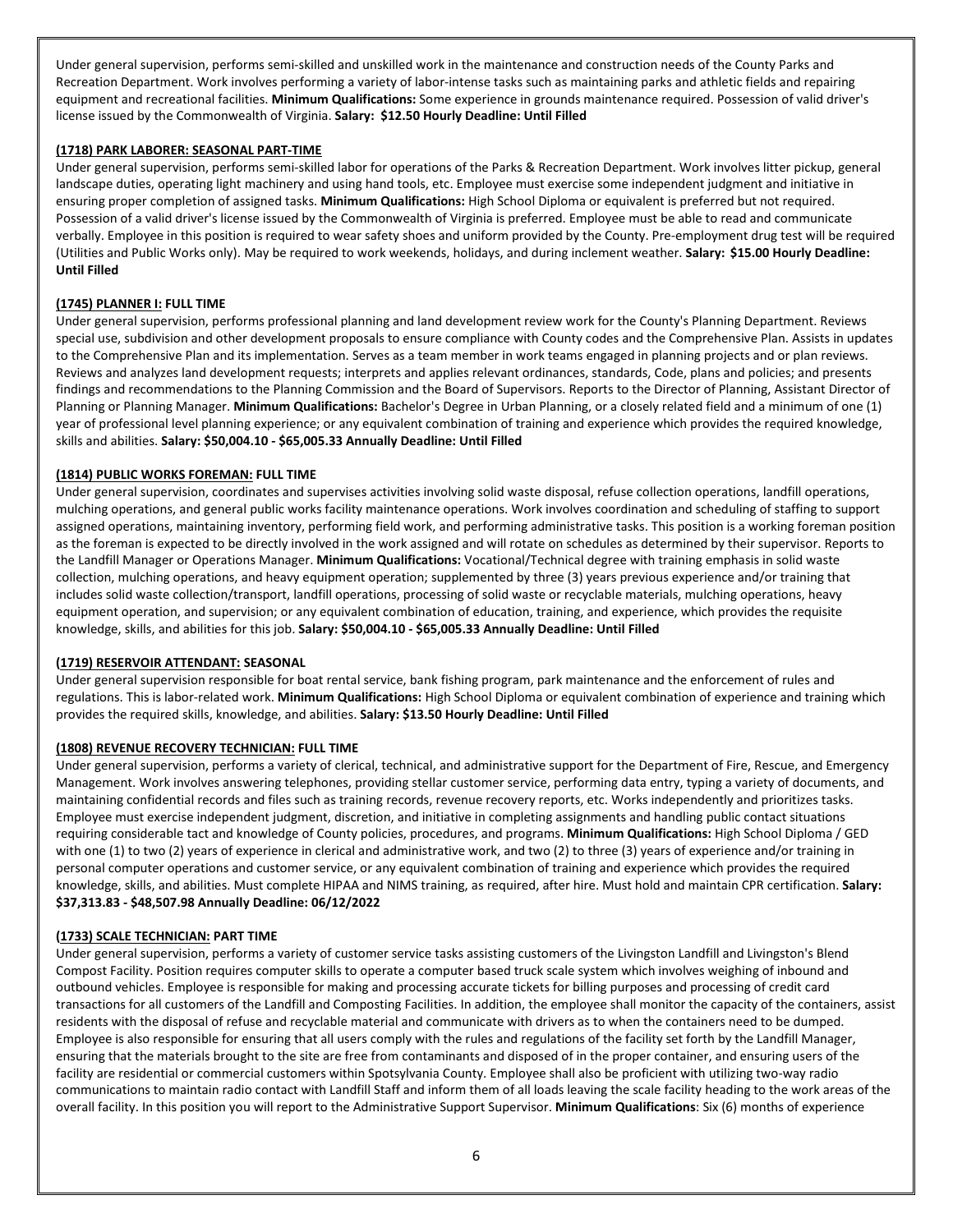performing customer service related work or any equivalent combination of training and experience which provides the required knowledge, skills and abilities. Basic computer experience required**. Salary: \$13.39 - \$17.40 Deadline: Until Filled**

## **(1815) SOLID WASTE EQUIPMENT OPERATOR: FULL TIME**

Under general supervision, perform specialized skilled work in the operation of several types of motorized heavy equipment used in the transfer and compaction of refuse and/or the processing of municipal wastewater sludge into marketable compost for the Utilities/Public Works Department. Work involves operating such heavy equipment as heavy trucks, tractors, compactors, loaders, graders, mixers, blowers, screening equipment, grinders, etc. Employee is responsible for manipulating such vehicles with considerable skill and constant attention to safety of operation. Performs minor preventative maintenance on equipment; and performs various duties to assist department maintenance crews. Employee must exercise some independent judgment in the performance of assigned tasks. This position is essential. Personnel occupying this position may be scheduled to work irrespective of weather conditions and/or when general County offices are closed. **Minimum Qualifications:** High School Diploma or equivalent; three (3) years of previous experience and/or training involving heavy equipment operation, truck driving, mulching operations, welding/fabrication, and general maintenance work; or any equivalent combination of education, training, and experience which provides the requisite knowledge, skills, and abilities for this job. **Salary: \$43,680.00 Annually Deadline: Until Filled**

### **(1735) SWIM LESSON INSTRUCTOR: SEASONAL**

Under general supervision of Swim Lesson Coordinator, position is responsible for teaching swimming lessons according to class level to program participants. Must be 15 years of age or older. Employee is responsible for the safety of class participants. Must successfully demonstrate service, integrity and pride while working with the general public. Reports to the Lead Swim Lesson Instructor. **Minimum Qualifications:** Any combination of education and experience providing the required skill and knowledge for successful performance that would prove extensive knowledge and /or training in swimming strokes, techniques in teaching the strokes; demonstrates ability to teach others. Certification in American Red Cross Water Safety Instructor is preferred. Swim Team experience or the ability to demonstrate skill is required. Must be able to perform all skills taught in lessons for all levels. **Salary: \$14.35 Hourly Deadline: Until Filled**

### **(1812) UTILITIES FIELD CREW FOREMAN: FULL TIME**

Under limited supervision, performs supervisory, maintenance and construction duties for the Department of Utilities/Public Works. Employee is responsible for coordinating and supervising diverse groups of subordinates. Work involves the maintenance and operation of the County's water distribution and sewage collection systems. Employee is also responsible for overseeing/performing preventive maintenance on assets, maintaining a variety of records, and preparing reports. Employee must exercise independent judgment in completing assigned tasks. This position is essential. Personnel occupying this position may be scheduled to work irrespective of weather conditions and/or when general County offices are closed. **Minimum Qualifications:** High School Diploma or equivalent and three (3) to five (5) years of experience in water and sewer maintenance and repair work; or any equivalent combination of training and experience which provides the required knowledge, skills and abilities.Possession of a valid Virginia Class A Commercial Driver's License with Tanker Endorsement. Valid Pesticide Applicators License. Valid Adult CPR/AED Certification card. Valid First Aid Certification; valid VDOT Flagging Certification. Valid Fork Lift Certification and Backhoe Certification. Must obtain Competent Person Certification (Trenching and Shoring), within six (6) months of hire or acceptance of position. Must obtain Intermediate Work Zone Certification within six (6) months of hire or acceptance of position. Must obtain Service Truck Crane Certification (STC) to comply with OSHA Standard 1926.1427 within 12 months. Maintaining certification is a condition of continued employment. Attendance of OSHA required annual training is a condition of continued employment; must conform to OSHA regulations that may require removal of some facial hair and obtain a baseline hearing test. **Salary: \$50,004.10 - \$65,005.33 Annually Deadline: 06/16/2022**

#### **(1813) UTILITIES FIELD CREW FOREMAN (WATER FOREMAN): FULL TIME (INTERNAL)**

Under limited supervision, performs supervisory, maintenance and construction duties for the Department of Utilities/Public Works. Employee is responsible for coordinating and supervising diverse groups of subordinates. Work involves the maintenance and operation of the County's water distribution and sewage collection systems. Employee is also responsible for overseeing/performing preventive maintenance on assets, maintaining a variety of records, and preparing reports. Employee must exercise independent judgment in completing assigned tasks. This position is essential. Personnel occupying this position may be scheduled to work irrespective of weather conditions and/or when general County offices are closed. **Minimum Qualifications:** High School Diploma or equivalent and three (3) to five (5) years of experience in water and sewer maintenance and repair work; or any equivalent combination of training and experience which provides the required knowledge, skills and abilities. Possession of a valid Virginia Class A Commercial Driver's License with Tanker Endorsement. Valid Pesticide Applicators License. Valid Adult CPR/AED Certification card. Valid First Aid Certification; valid VDOT Flagging Certification. Valid Fork Lift Certification and Backhoe Certification. Must obtain Competent Person Certification (Trenching and Shoring), within six (6) months of hire or acceptance of position. Must obtain Intermediate Work Zone Certification within six (6) months of hire or acceptance of position. Must obtain Service Truck Crane Certification (STC) to comply with OSHA Standard 1926.1427 within 12 months. Maintaining certification is a condition of continued employment. Attendance of OSHA required annual training is a condition of continued employment; must conform to OSHA regulations that may require removal of some facial hair and obtain a baseline hearing test. **Salary: \$50,004.10 - \$80,006.56 Annually Deadline: 06/16/2022**

#### **(1725) UMPIRE: SEASONAL**

Under general supervision of Recreation Programmer and administrative staff, position is responsible for seeing that games are officiated and rules are obeyed. To ensure proper conduct among players, coaches and fans. **Minimum Qualifications:** Any combination of education and experience providing the required skill and knowledge for successful performance would be qualifying. Must be 15 years of age or older. **Salary: \$7.34 - \$16.31 Hourly Deadline: Until Filled**